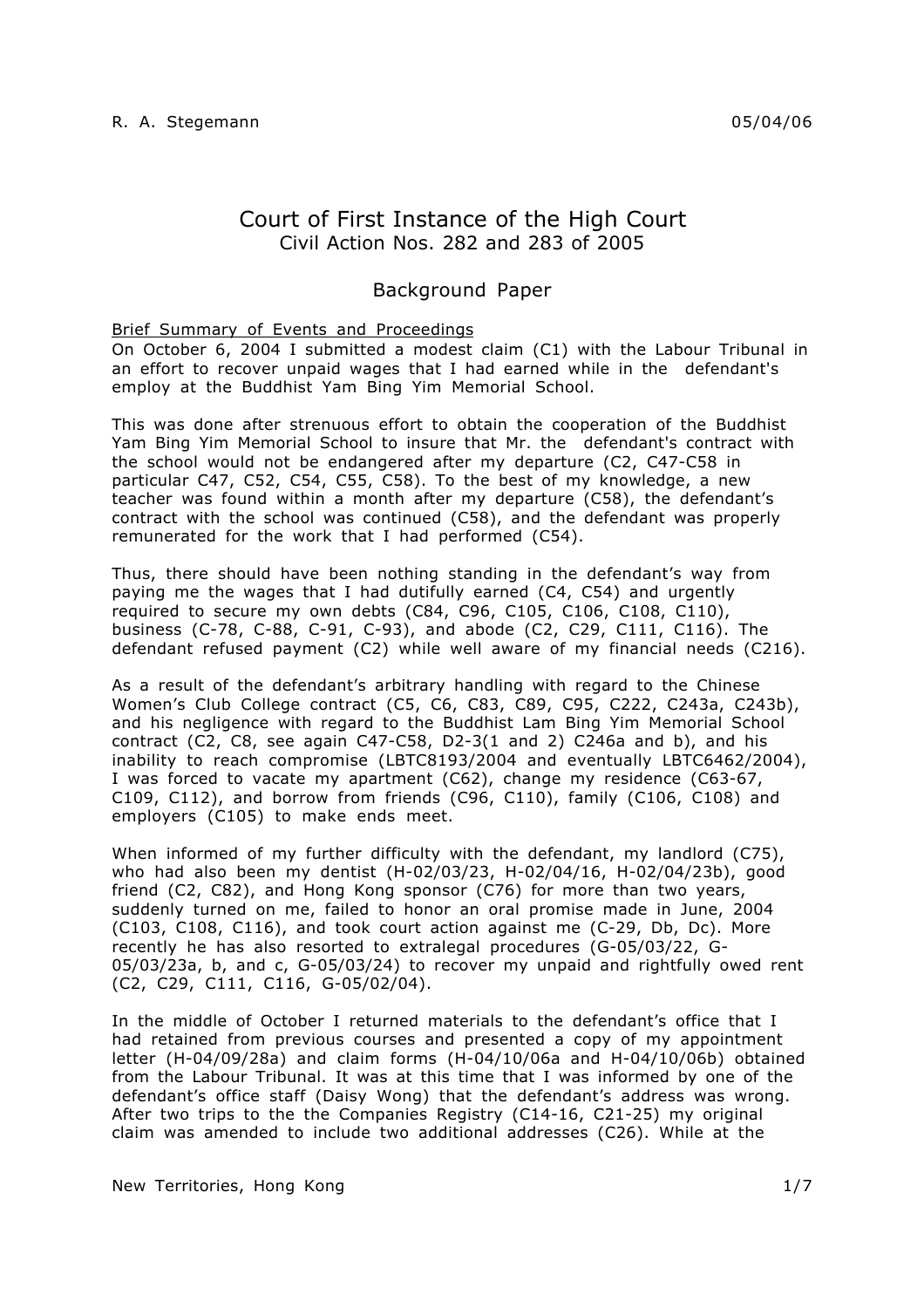Companies Registry I learned of three companies with which Mr. Ho Chun Hung was once or is currently affiliated: Time Enterprises Ltd. (defunct), Time Enterprises Publications Ltd., and Wise Power Far East Ltd.

After receiving formal notification of my amended claim the defendant apparently went to the Labour Tribunal and registered a complaint about my having sued the *wrong* company. As a result, I went to the Inland Revenue Department (C11(1-5)) and obtained information about a fourth company called Time Enterprises Co and added it to my original claim as a possible defendant (H-04/11/04a and b).

The information obtained from both the Companies Registry and the Inland Revenue Department were summarized, presented to Frankie Yiu, Presiding Officer, at the Labour Tribunal (C107) on October 30, 2005 and later submitted as evidence on December 28, 2005 (G-04/12/28e, G-04/12/29a and b).

The ambiguity with regard to the legal nature of my contracts with the defendant came about because the agreements and related documents bore a variety of different company names, addresses, and signatures. This confusion was amply, but not completely, documented (C253, C254, C255) for Ms. Ada Yim, Presiding Officer, after a special hearing that she convened on January 6, 2005. Additional information (H-04/12/24, also entered as C256(1 and 2)) regarding this ambiguity was submitted on January 24, 2005, the trial date arranged by Frankie Yiu on December 6.

No matter who Mr. Ho claims to be the legal person with whom I contracted for the Buddhist Lam Bing Yim Memorial School assignment, the only name appearing on our agreement was Time Enterprises. As Mr. Ho uses this name to represent both Time Enterprises Publications Ltd. and Time Enterprises Co, I fail to understand why Ms. Yim rejected my request to add Time Enterprises Publications Ltd. as another potential defendant. Moreover, when I asked for an explanation, none was received (G-05/01/25, G-05/01/27, G-05/01/31, G05/02/03a, G05/02/07, G-05/03/01). This despite my eventual receipt of Ms. Yim's reasons for decision (05/01/24a). Certainly I have always viewed my contractual relationships with Mr. Ho's companies as agreements between Mr. Ho and me.

On November 15, 2004 the defendant filed for damages at the Small Claims Tribunal accusing ME of wasting HIS time. A court date was set for December 17,  $2005$  (D2-2(1-5)). As it was clear that the defendant would not be easily persuaded, even with the threat of impending legal action, I wrote to the Presiding Officer, Yiu Fun Che, and inquired about the possibility of filing additional claims against the defendant at the Labour Tribunal (C69, C70, C2). These claims and other matters were discussed at the December 7, 2005 hearing. During recess the defendant and I were left to discuss our differences, whereupon I asked the defendant to withdraw his claims at the Small Claims Court, and pay me my dutifully earned wages at the Buddhist Lam Bing Yim Memorial School. Once again, the defendant refused (C72).

As it was clear that the defendant was indifferent to the hardship that he was causing me; believed that he was the only injured party  $(D2-1(1-6), D2-2(1-1))$ 5)); and was certain that he owed me nothing, I was left with a decision: one, withdraw my case; two, make no change; or three, sue the defendant for what I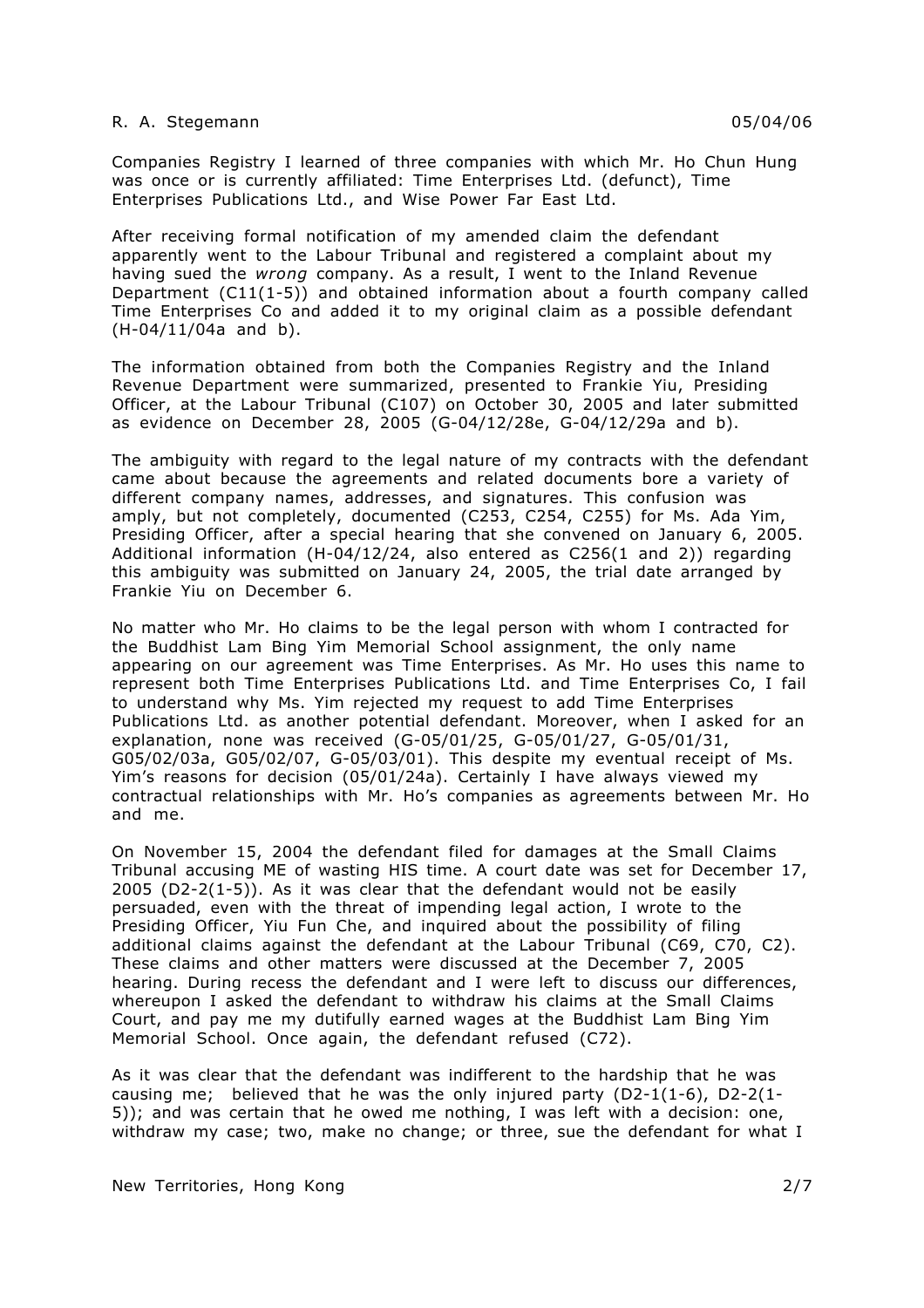have always believed to be just and fair (C2).

As expected (C68, C72, C73) the defendant's claims were rejected by the Small Claims on December 17, 2004. They were subsequently transferred to the Labour Tribunal as Case No. LBTC 8193/2004.

On December 21, 2004 I was issued a court order (G-05/01/08a) by the Hong Kong Lands Tribunal to pay Dr. Siu for back rent and court costs. Had Dr. Siu honored my June 2004 promise to restart payment in September 2005 (C116), and had the defendant paid me my earned wages for work at the Buddhist Lam Bing Yim Memorial School (C4) and honored the Chinese Women's Club College agreement (C83) this court order never would have come about.

Unable to meet the order issued by the Lands Tribunal and confident that my additional claims, discussed at the December 7 hearing at the Labour Tribunal, could be heard I amended my October 6, 2004 claim against the defendant on December 28, 2004 and added items B, C, D, and E (G-04/12/28a-c) as directed by Frankie Yiu, Presiding Officer, on December 7th. As further directed by Mr. Yiu, I also provided the tribunal with a completed copy (C117) of the tribunal's questionnaire (C117) and my packet of evidence including appendices A, B, C, D, E, and M. These documents were received by Ms. Fung Shuk Fun, Tribunal Officer (G-04/12/28), as Mr. Sung Chi Leung, the Tribunal Officer assigned to LBTC6462/2004, was not present. I also promised to serve my evidence to the defendant before December 30, 2005 (G-04/12/28e). The documents were mailed by registered post on December 29th (G-04/12/29b).

In preparation for a special hearing called by Ms. Yim Shun Yee, the new Presiding Officer assigned to LBTC6462/2004, for the 6th of January, 2005, Sung Chi Leung, Tribunal Officer, requested (H-04/12/24) that I appear at the Labour Tribunal again on December 31, 2004 (G-04/12/31). On this day I provided my Statement of Defense (G-04/12/31) against the defendant's claim submitted to the Small Claims Tribunal and later transferred to the Labour Tribunal as LBTC8193/2004. This statement was served to the defendant on Monday, January 3, 2005 (G-05/01/03) three days before the special hearing held on Thursday January 6, 2005. While in Mr. Sung's office I learned that the defendant had also been requested to appear on December 31, 2005, but has not. I left Mr. Sung's office after closing time.

On January 6, 2005 the defendant and I appeared before Ms. Yim Shun Yee. Neither before December 28, 2005, the due date set by Mr. Yiu Fun Che for submitting evidence in preparation for the January 24 and 25, 2005 hearing, nor before January 6, 2005, the special hearing date set by Ms. Yim, did I receive any written communication from the defendant. In effect, the defendant had not followed Mr. Yiu's orders.

Although far more frustrating than productive (G-05/01/07, G-05/01/13, 05/01/18, 05/01/19), some good was achieved at the January 6, 2005 hearing: one, on January 20, 2005 I withdrew items D and E of my claim against defendant (C252) in order to insure that items A, B, and C would be tried at the Labour Tribunal in a timely manner; and two, I provided Miss Yim with the evidence she required to make a proper judgment with regard to the appropriate legal persons to be tried in my case (C253, C254, C255).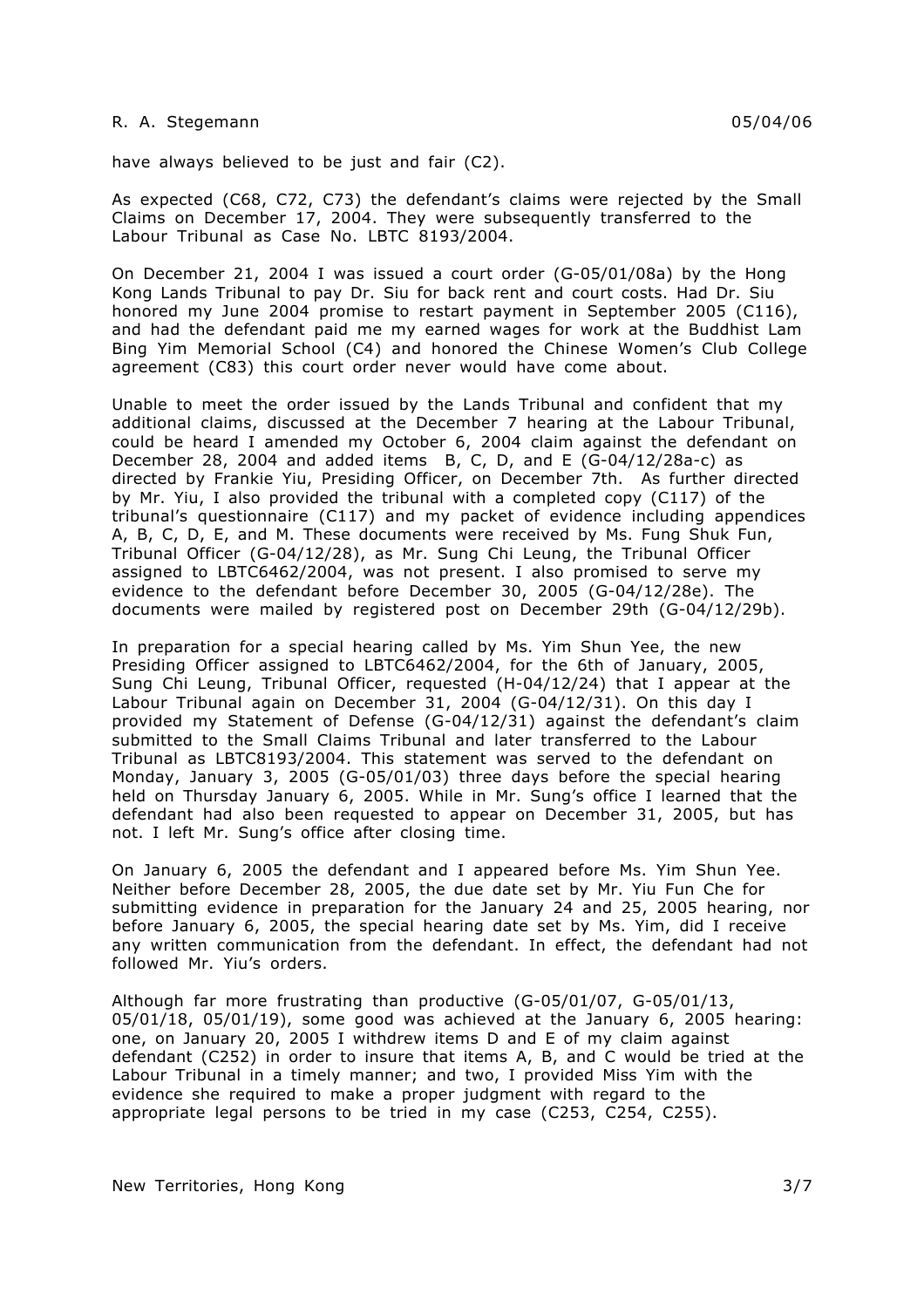Only at the hearing on January 24, 2005 did I receive a copy of a letter (Da) that the defendant had written to Ms. Yim on January 17, 2005, and notification of two counterclaims (G-05/01/21b and G-05/01/21c) that the defendant had entered against me on January 21, 2005. On January 25, 2005, one day after the hearing, I received a packet (G-05/01/22) in the mail containing copies of the defense's witnesses' statements (Db-f) and copies of my own evidence (Dgz). The letter addressed to Ms. Yim (Da) was not enclosed. Even if it had taken only one day for the packet to arrive, it would have been impossible for me to receive these document before the hearing on Monday at 9:30 AM, as mail is not normally delivered to my residence until after lunch.

At the January 24, 2005 hearing I was asked by the Presiding Officer where I felt my claims should be tried. I replied at the Labour Tribunal. As I had long since been forced to vacate my Ma On Shan residence, and my chances of returning to Japan were no longer good (C100, C101, C102), time and money were not nearly as pressing as they were on December 7, 2004, when I first requested an early decision. As a result, I gave as my only reason the appropriateness of the venue (C70 and C72). Still, my need should have been apparent to the Principal Officer (C2, C84, C88, C93, C105, C106, C109, C110, C111, C116, and Appendix B).

When Ms. Yim returned from recess she cited Chapter 25 (H-99/10/19), and with no mention of my financial hardship or concerted effort to have the case tried at the Labour Tribunal Court (G-05/01/24a), pushed the entire matter up to the Court of First Instance of the High (G-05/01/24b and c). In addition, she rejected my bid to have Time Enterprises Publications Ltd. added to the list of defendants without explanation and scurried out of the court room (G-05/01/24a).

Despite my direct request to know her reasons for rejecting my bid to have Time Enterprises Publications Ltd. (05/01/25) I was provided with a complimentary copy of her Reasons for Decision with no answer to my question (G-05/01/27, G-05/01/31, G-05/01/03a-i, G-05/02/07, G-05/03/01).

#### Conclusion

The case now lies before the Court of First Instance of the High Court. It has been brought there by a concerted effort on the part of the defendant to keep it out of the Labour Tribunal and by Ms. Yim's apparent disregard for my financial situation and repeated urging to have the case tried at the Labour Tribunal.

## The Defendant

Before closing I would like to draw your attention to several matters that have disturbed me throughout the proceedings at both the Small Claims and Labour Tribunals.

Firstly, rarely did Mr. Wong Yat Ming, Adjudicator, Small Claims Tribunal, and Ms. Yim Shun Yee, Principal Officer, Labour Tribunal, take the initiative to silence the defendant's attempts to soil my good name and person without evidence and speak and write as if he new my mind even before the trial had begun. In addition, while at the Labour Tribunal Ms. Yim failed to reprimand the defendant for his failure to meet court deadlines and follow court orders. Moreover, she permitted the defendant to interrupt while I was speaking to the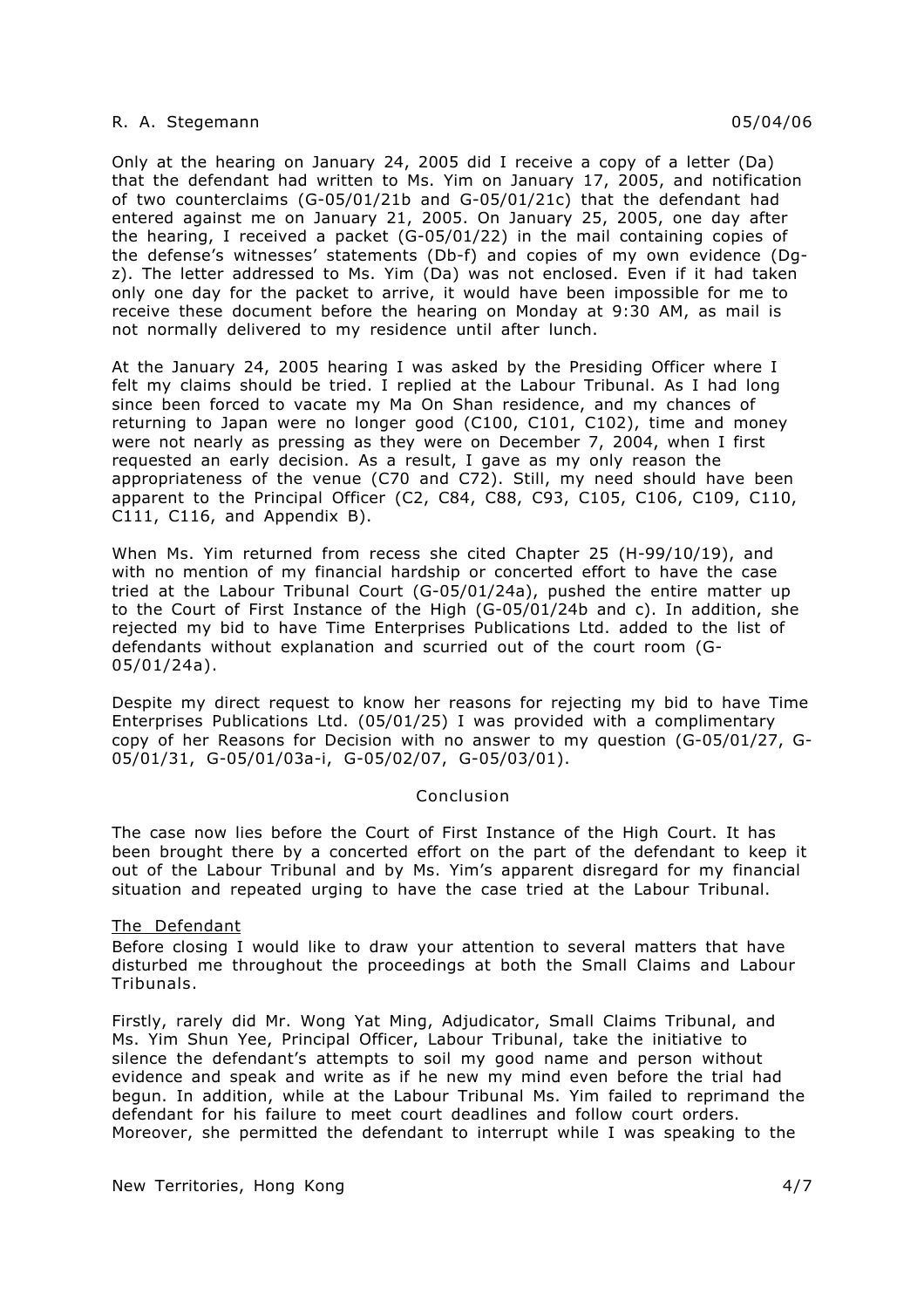presiding officer.

Secondly, the defendant's repeated claims throughout the proceedings, both at the Labour Tribunal and at the Small Claims Tribunal, that I was fully informed about the nature of my contractual relationships are in error, and until January 24, 2005 the defendant had never provided a shred of evidence in this regard (Dd). Even the evidence he did provide is both meager and circumstantial, as I have never had any relationship with the witness, nor do I even know who the witness is.

By way of example, my contract for the Lei Muk Shue Catholic Primary School project was signed in a taxi after substantial argument with one of Mr. Ho's office staff (Tracy) (See D1-6C(1), C222, and C224); and my contract for work at the Buddhist Lam Bing Yim Primary School (D2-3(1)) would have been signed while standing in a railway station in the presence of the defendant, had I not insisted that I speak with the Principal of the school first (C232, C233b, C234, C235a, C236, and D2-3(1 and 2)). The document entitled "Requirements for English Course Instructor for Teaching Projects" dated July 13, 2004 (C-6) was finally signed as a concession to the defendant to move the negotiation forward and attend the interview with Ms. Tsang, Principal, Buddhist Lam Bing Yim Memorial School. My overall impression of the defendant's business has rarely been very positive (H-04/07/13, D04/08/23, C70, C117, etc.) -- this despite the attractive hourly wages that he paid for the type of work I performed under his employ.

Time Enterprises Co is listed at the Inland Revenue Department as a wholesaler of food, household and personal care products, and magazines -- not as a language service provider (C11-2). On the Time Enterprises Publications Ltd. webpage the defendant boasts an M.A. degree. Is it true? There is absolutely no indication of time, place, or field. Just as the defendant has failed to heed the orders of the court; so too, the records at the Companies Registry indicate that he has failed in his recording obligations with the government. These are all things for which evidence can be easily obtained, but in some cases at substantial cost.

Thirdly, the defendant's incessant calls of indecent behavior are disgusting and have only indirect bearing on my claims against him. In effect, they have only to do with whether I did or did not openly and affectively touch primary school children in an effort to help overcome important psychological and physical linguistic barriers developed over years of fondling, hugging, cuddling, kissing, and soft whispers used by parents to endow their children with proper Cantonese speech habits. In my email to Mr. Stephen Cheung, the Senior English Panel Head on October 5, 2004 (C49), I clearly state that, based on school rules that I only learned after my altercation with Ms. Luk (Lut), I should not have touched the children in any manner, let alone pat them on the buttocks in an effort to encourage them to return to their seats as quickly as possible.

Nor do my claims have very much to do with after-the-fact witness statements from employees at the Buddhist Lam Bing Yim Memorial School signed in an effort to hide the school's failure to deal with the incident between Ms. Luk and myself in an adult and open manner (expected forthcoming witness testimonies). Rather they have to do with the defendant's failure to investigate the incident thoroughly and meet with the Senior English Panel Head and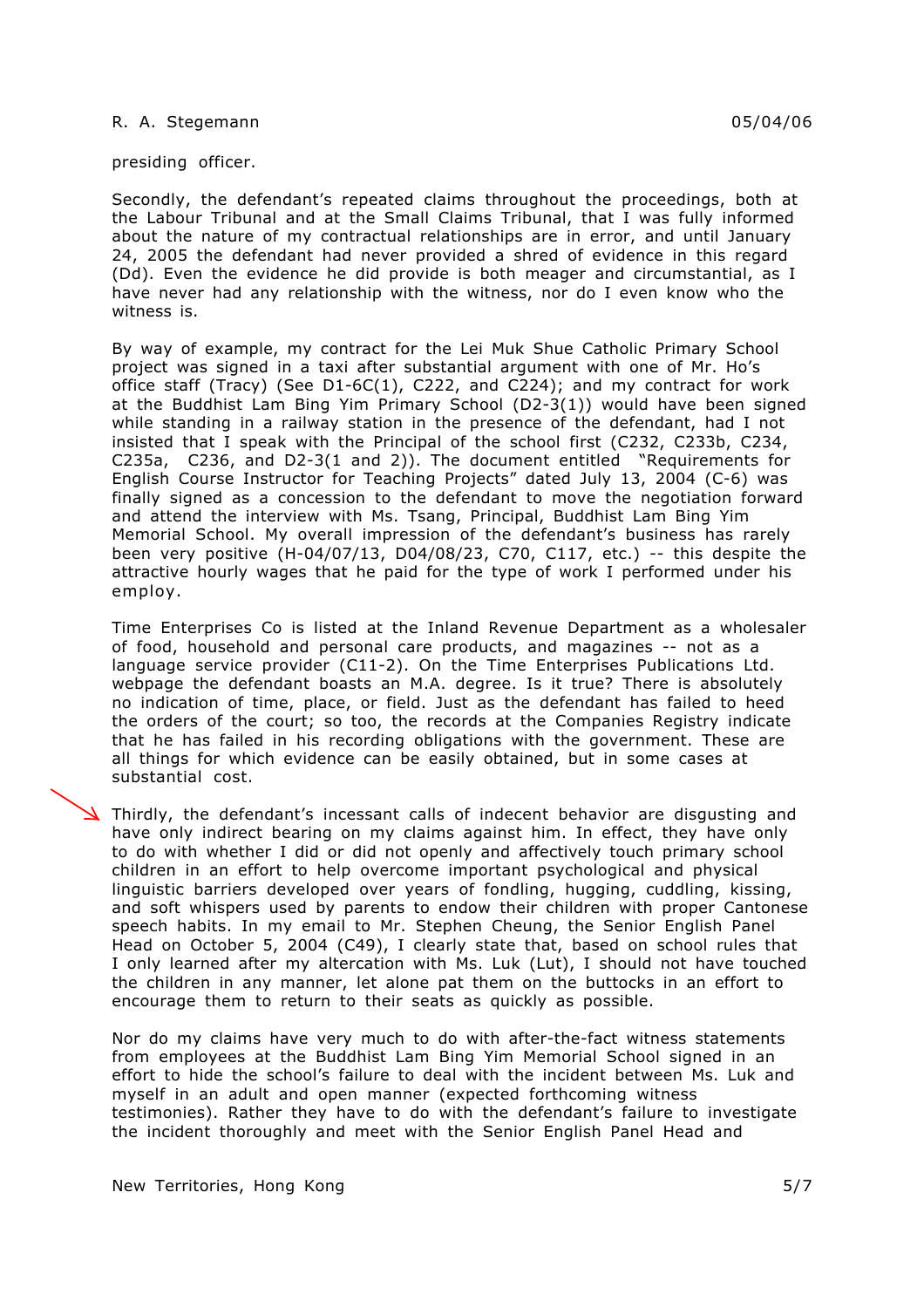Principal on the day after the incident, as I suggested to the defendant's assistant manager, Ms. Daisy Wong, over the telephone on the day of the incident. The defendant made a hasty decision (C113-Q3) based on a letter written in English (C19) that I believe was drafted by either Miss Lee, the Junior English Panel Head, or Ms. Luk (Lut), the school's Choir Director, and signed by Ms. Tsang Lai Mib, Headmistress, whose understanding of the English language appears to be as poor as my Cantonese. The results of this hasty decision have been catastrophic for me.

Fourthly, I have provided my evidence in a fair, timely, and open manner in an effort to provide all sides with an opportunity to arrive at a just decision and to encourage the defendant to listen to reason. What has the defendant done with this evidence? He has sought to further soil my good reputation (Da, Db, Dc, Df), lodge misplaced claims at the Small Claims Tribunal, and place exorbitant counterclaims at the Labour Tribunal, rather than to try to understand my side of things and seek a reasonable compromise.

I worked under 12 different instructors for three weeks and only Ms. Luk (Lut) took offense with what I was doing (Df). Rather than going to the Senior English Panel Head, as I myself was blamed for not having done, she confronted me with her grievance directly, as I was leaving for a medical appointment (C99). The only evidence that she provide is distorted and attests to something to which I have already admitted doing in my correspondence with the Senior English Panel Head (C49). What does any of this prove with regard to the defendant's own negligence in investigating the incident thoroughly?

Ms. Luk (Lut) was also the only teacher, of whom I was aware, who called me Kiu Kiu, rather than Mr. Kiu, before my students, the only teacher whoever told me that I was rude and discriminatory to my students, the only teacher with a son or daughter in her own class, and the only teacher whom I needed to ask to sit at the back of the room at the beginning of every lesson. What can this witness's testimony possibly offer in defense of the defendant's failure to investigate the facts properly before terminating my contract with the Buddhist Lam Bing Yim Memorial School was terminated?

Dr. Siu Hin Ho, who himself engages in extralegal activities about matters that are already in court hands (G-05/02/04, G-05/02/14), believes that I am "familiar to take advantage and abuse the legal procedures and ordinances for his own benefit". Is this a credible witness?

I have already spoken to the manager of my former residence in Sunshine City, Ma On Shan, about the rumor that the defendant noted in his letter to Ms. Yim (Da), and the manager and I are negotiating possible action.

Ms. Tsang, Headmistress, Buddhist Lam Bing Yim Memorial School, is likely not capable of writing the witness statement that she signed (De), and what she signed does not correspond well with the letter that she apparently faxed to the defendant (D2-4) on the day of the incident.

Surely, many of these matters will become clear to the court when those people from whom the defendant has obtained witness statements are made to appear before the court, are confronted with their statements, and are asked to provide full information and defend their carefully and not so carefully worded remarks.